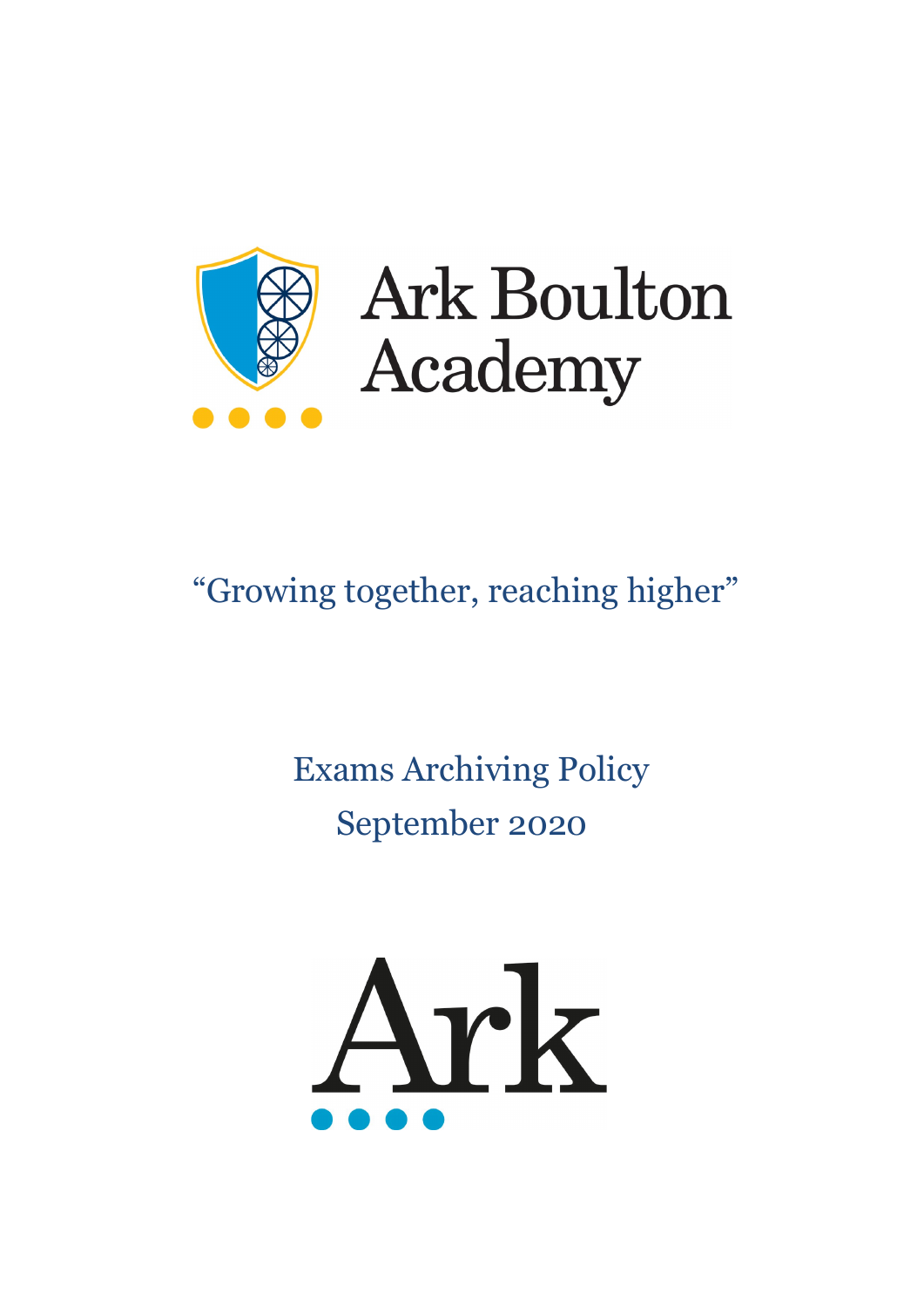#### Information

# **Named personnel with designated responsibility for policy**

| Academic<br>year | Designated Senior<br>person | Deputy<br>Designated<br>Senior person | Nominate<br>Governor | Chair of<br>Governors |
|------------------|-----------------------------|---------------------------------------|----------------------|-----------------------|
| 2019/20          | Daniel Richards             | Farzana Ahmed                         |                      |                       |

## **Policy review dates**

| <b>Review Date</b> | Changes made | By whom         |
|--------------------|--------------|-----------------|
| December<br>2020   | Updated      | Daniel Richards |

## **Key Staff involved in the conduct of non-examination assessments**

| Role                                       | Name(s)           |
|--------------------------------------------|-------------------|
| Head of Centre                             | Daniel Richards   |
| Exams officer line manager (senior leader) | Farzana Ahmed     |
| Exams officer                              | Qudsiyyah Qureshi |
| <b>SENCO</b>                               | Pawel Ptak        |
| <b>IT Manager</b>                          | Manir Hussain     |
| <b>Finance Manager</b>                     | Robana Malik      |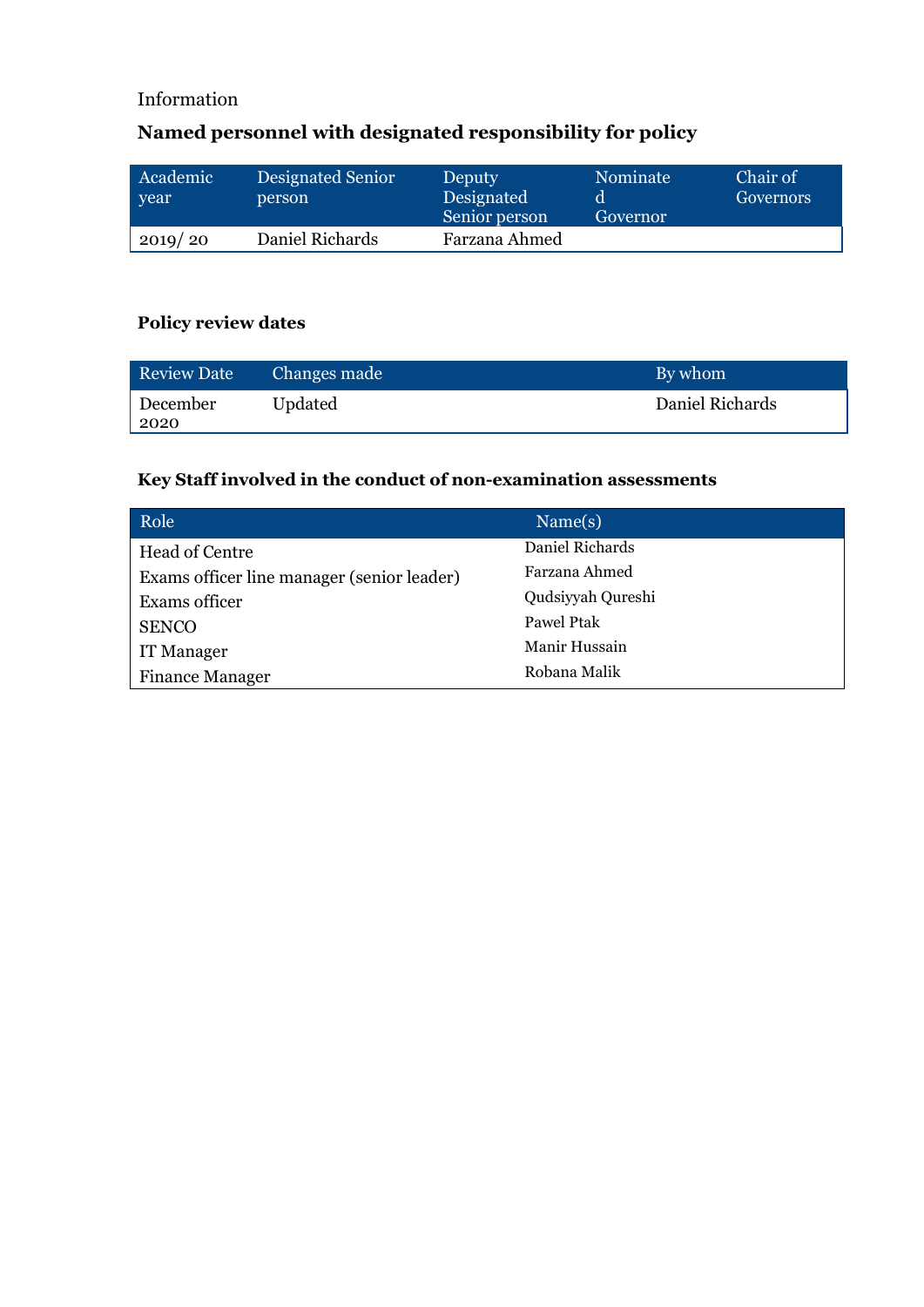## **Purpose of the policy**

The purpose of this policy is to:

- identify exams-related information/records held by the exams office
- identify the retention period
- determine the action required at the end of the retention period and the method of disposal
- inform or supplement the centre-wide records management policy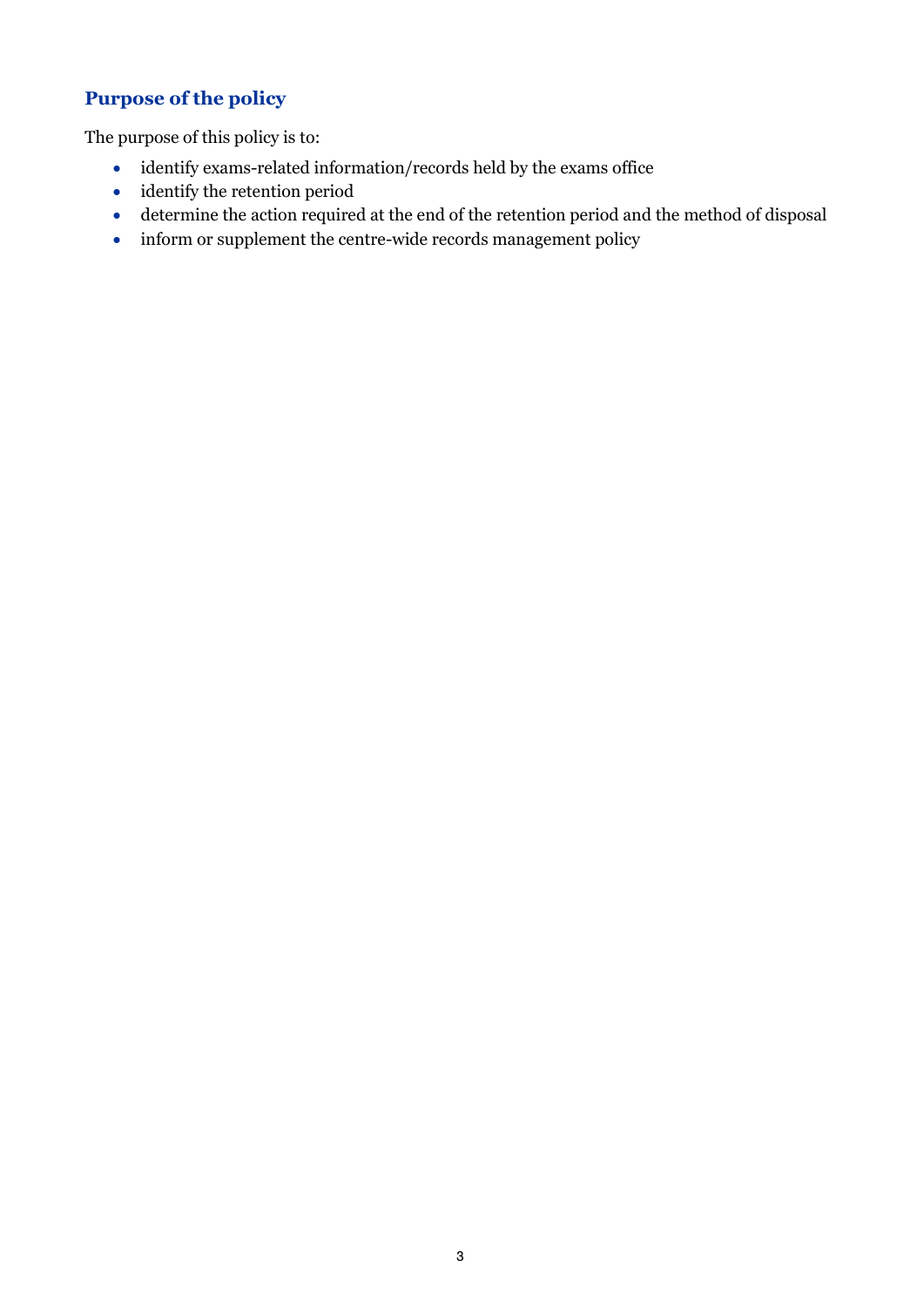| Record type                                 | Record(s) description (where required)                                                                                 | Retention information/period                                                                                                                                                                                                                                                                                                                                                                                                      | Action at end of retention<br>period<br>(method of disposal) |
|---------------------------------------------|------------------------------------------------------------------------------------------------------------------------|-----------------------------------------------------------------------------------------------------------------------------------------------------------------------------------------------------------------------------------------------------------------------------------------------------------------------------------------------------------------------------------------------------------------------------------|--------------------------------------------------------------|
| Access arrangements<br>information          | Any hard copy information kept by the EO<br>relating to an access arrangement candidate.                               | To be returned to SENCo as records owner at end of<br>the candidate's final exam series.                                                                                                                                                                                                                                                                                                                                          |                                                              |
| Alternative site arrangements               | Any hard copy information generated on an<br>alternative site arrangement. Notifications<br>submitted online via CAP.  |                                                                                                                                                                                                                                                                                                                                                                                                                                   |                                                              |
| Attendance register copies                  |                                                                                                                        | keep signed records of the seating plan, the invigilation<br>arrangements and the centre's copies of the attendance registers<br>for each examination. The awarding bodies may need to refer to<br>these records. The centre must keep them until the deadline for<br>reviews of marking has passed or until any appeal, malpractice or<br>other results enquiry has been completed, whichever is later<br>(Reference ICE 12, 22) | Confidential<br>waste/shredding                              |
| Awarding body administrative<br>information | Any hard copy publications provided by<br>awarding bodies.                                                             | To be retained until the current academic year<br>update is provided.                                                                                                                                                                                                                                                                                                                                                             |                                                              |
| Candidates' scripts                         | Any unwanted copies of scripts returned to the<br>centre through the Access to Scripts (ATS)<br>service.               | To be retained securely until the awarding body's<br>earliest date for confidential disposal of unwanted<br>scripts.<br>Where teachers have used copies of candidates' scripts for                                                                                                                                                                                                                                                | Confidential disposal                                        |
|                                             |                                                                                                                        | teaching and learning purposes but no longer wish to retain<br>them, they must ensure that the scripts are disposed of in a<br>confidential manner. (Reference PRS 6)                                                                                                                                                                                                                                                             |                                                              |
|                                             |                                                                                                                        | ensure that when scripts that have been returned under access<br>to scripts arrangements are no longer required, they are disposed<br>of in a confidential manner, but no earlier than the dates specified<br>by the awarding bodies<br>(Reference GR 3.15)                                                                                                                                                                       |                                                              |
| Candidates' work                            | Non-examination assessment work returned to<br>the centre by the awarding body at the end of<br>the moderation period. | To be logged on return to the centre and<br>immediately returned to subject staff as records<br>owner.                                                                                                                                                                                                                                                                                                                            | Returned to candidates or<br>safe disposal                   |
|                                             |                                                                                                                        | To be stored safely and securely along with work<br>that did not form part of the moderation sample<br>(including materials stored electronically)                                                                                                                                                                                                                                                                                |                                                              |
|                                             |                                                                                                                        | store safely and securely all non-examination assessments,<br>including controlled assessments, coursework or portfolios,<br>retained in, or returned to, the centre until the deadline for a<br>review of moderation has passed or until a review of moderation,<br>an appeal or a malpractice investigation has been completed,<br>whichever is later. This includes materials stored electronically.                           |                                                              |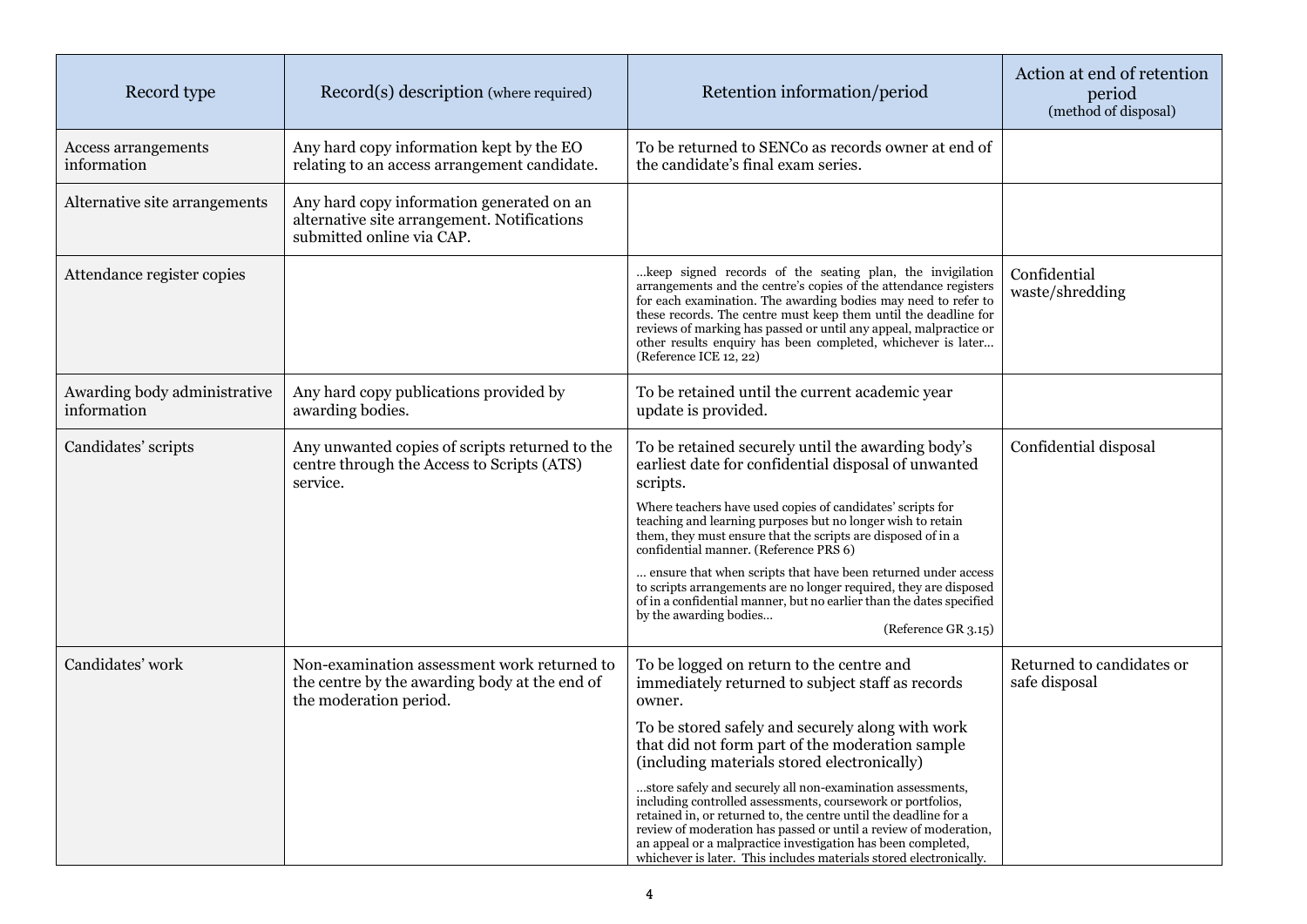| Record type                                                                    | Record(s) description (where required)                                                                                                                                                                                                                                                                | Retention information/period                                                                                                                                                                                                                                                                                                                                                                                                                                                                                                                                                                                                                                                                                                                                                                                                                                                                                                                                                                                         | Action at end of retention<br>period<br>(method of disposal) |
|--------------------------------------------------------------------------------|-------------------------------------------------------------------------------------------------------------------------------------------------------------------------------------------------------------------------------------------------------------------------------------------------------|----------------------------------------------------------------------------------------------------------------------------------------------------------------------------------------------------------------------------------------------------------------------------------------------------------------------------------------------------------------------------------------------------------------------------------------------------------------------------------------------------------------------------------------------------------------------------------------------------------------------------------------------------------------------------------------------------------------------------------------------------------------------------------------------------------------------------------------------------------------------------------------------------------------------------------------------------------------------------------------------------------------------|--------------------------------------------------------------|
|                                                                                |                                                                                                                                                                                                                                                                                                       | See paragraph 4.8 of the JCQ publication Instructions for<br>conducting non - examination assessments<br>https://www.jcq.org.uk/exams-office/non-examination-<br>assessments (Reference GR 3.15)                                                                                                                                                                                                                                                                                                                                                                                                                                                                                                                                                                                                                                                                                                                                                                                                                     |                                                              |
| Certificates                                                                   | Candidate certificates issued by awarding<br>bodies.                                                                                                                                                                                                                                                  | retain all unclaimed certificates under secure conditions for a<br>minimum of 12 months from the date of issue (Reference GR)<br>(5.14)                                                                                                                                                                                                                                                                                                                                                                                                                                                                                                                                                                                                                                                                                                                                                                                                                                                                              | Confidential destruction                                     |
| Certificate destruction<br>information                                         | A record of unclaimed certificates that have<br>been destroyed.                                                                                                                                                                                                                                       | destroy any unclaimed certificates after retaining them for a<br>minimum of 12 months. They must be destroyed in a confidential<br>manner. Centres that do not have a means of destroying<br>certificates confidentially may return them to the respective<br>awarding body. A record of certificates that have been destroyed<br>should be retained for four years from their date of destruction.<br>However, candidates should be informed that some awarding<br>bodies do not offer a replacement certificate service. In such<br>circumstances the awarding body will issue a Certifying<br>Statement of Results (Where an awarding body issues a<br>replacement certificate, or a Certifying Statement of Results, this<br>will provide an accurate and complete record of results for all<br>qualifications covered by the original certificate return any<br>certificates requested by the awarding bodies. Certificates remain<br>the property of the awarding bodies at all times. (Reference GR<br>(5.14) | Confidential destruction                                     |
| Certificate issue information                                                  | A record of certificates that have been issued.                                                                                                                                                                                                                                                       | distribute certificates to all candidates without delay and<br>regardless of any disputes (such as non-payment of fees).<br>Certificates must not be withheld without prior permission from<br>an awarding body which will only be given in very exceptional<br>circumstances. A record should be kept of the certificates that are<br>issued (Reference GR 5.14)                                                                                                                                                                                                                                                                                                                                                                                                                                                                                                                                                                                                                                                    |                                                              |
| Confidential materials: initial<br>point of delivery logs                      | Logs recording awarding body confidential<br>exam materials received by an authorised<br>member of staff at the initial point of delivery<br>and the secure movement of packages by an<br>authorised member of staff to the secure room<br>for transferal to the centre's secure storage<br>facility. | 12 months                                                                                                                                                                                                                                                                                                                                                                                                                                                                                                                                                                                                                                                                                                                                                                                                                                                                                                                                                                                                            |                                                              |
| Confidential materials:<br>receipt, secure movement and<br>secure storage logs | Logs recording confidential exam materials<br>received (including encrypted materials<br>received via email or downloaded from an<br>awarding body's secure extranet site), checked<br>and placed in the secure storage facility by the<br>exams officer (or other authorised member of               | 12 months                                                                                                                                                                                                                                                                                                                                                                                                                                                                                                                                                                                                                                                                                                                                                                                                                                                                                                                                                                                                            |                                                              |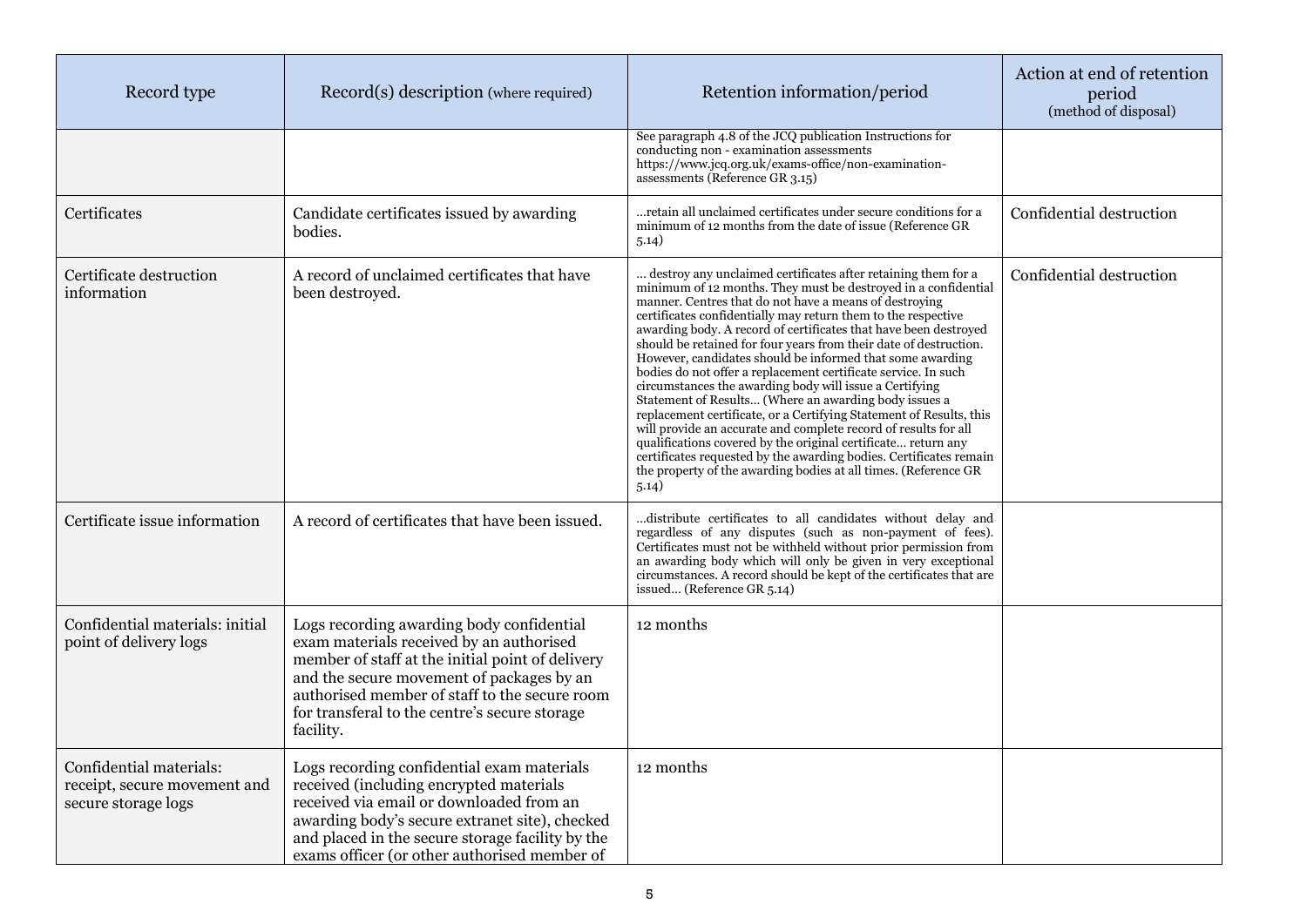| Record type                                     | Record(s) description (where required)                                                                                                          | Retention information/period                                                                                                                                                                                                                                                                                                                                                                                                                                                                         | Action at end of retention<br>period<br>(method of disposal) |
|-------------------------------------------------|-------------------------------------------------------------------------------------------------------------------------------------------------|------------------------------------------------------------------------------------------------------------------------------------------------------------------------------------------------------------------------------------------------------------------------------------------------------------------------------------------------------------------------------------------------------------------------------------------------------------------------------------------------------|--------------------------------------------------------------|
|                                                 | centre staff) throughout the period the<br>materials are confidential                                                                           |                                                                                                                                                                                                                                                                                                                                                                                                                                                                                                      |                                                              |
| Conflicts of Interest records                   | Records demonstrating the management of<br>Conflicts of Interest                                                                                | The records may be inspected by a JCQ Centre Inspector<br>and/or awarding body staff. They might be requested in the<br>event of concerns being reported to an awarding body. The<br>records must be retained until the deadline for reviews of<br>marking has passed or until any appeal, malpractice or other<br>results enquiry has been completed, whichever is later.<br>(Reference GR 5.3)                                                                                                     |                                                              |
| Dispatch logs                                   | Proof of dispatch of exam script packages to<br>awarding body examiners covered by the DfE<br>(Standards & Testing Agency) yellow label service | 12 months                                                                                                                                                                                                                                                                                                                                                                                                                                                                                            |                                                              |
| Entry information                               | Any hard copy information relating to<br>candidates' entries.                                                                                   | 12 months                                                                                                                                                                                                                                                                                                                                                                                                                                                                                            |                                                              |
| Exam question papers                            | Question papers for timetabled written exams.                                                                                                   | For confidentiality purposes question papers must not be<br>released to centre personnel for use in accordance with the above<br>licence until after the awarding body's published finishing time for<br>the examination or, in the case of a timetable variation, until all<br>candidates within the centre have completed the examination.<br>This does not restrict access to question papers by authorised<br>centre personnel for the purpose of conducting examinations<br>(Reference GR 6.12) | Issued to subject staff                                      |
| Exam room incident logs                         | Logs recording any incidents or irregularities in<br>exam rooms for each exam session.                                                          | 12 months                                                                                                                                                                                                                                                                                                                                                                                                                                                                                            |                                                              |
| Exam stationery                                 | Awarding body exam stationery provided<br>solely for the purpose of external exams.                                                             | return unused stationery to the secure storage facility or secure<br>room until needed for a future examination. Surplus stationery<br>must not be used for internal school tests, mock examinations and<br>non-examination assessments destroy confidentially any out-<br>of-date stationery. (Reference ICE 30)                                                                                                                                                                                    | Confidential destruction                                     |
| <b>Examiner</b> reports                         |                                                                                                                                                 | To be immediately provided to head of department<br>as records owner.                                                                                                                                                                                                                                                                                                                                                                                                                                |                                                              |
| Finance information                             | Copy invoices for exams-related fees.                                                                                                           | To be returned to Finance department as records<br>owner at the end of the academic year.                                                                                                                                                                                                                                                                                                                                                                                                            |                                                              |
| Invigilator and facilitator<br>training records |                                                                                                                                                 | A record of the content of the training given to invigilators and<br>those facilitating an access arrangement for a candidate under<br>examination conditions must be available for inspection and                                                                                                                                                                                                                                                                                                   |                                                              |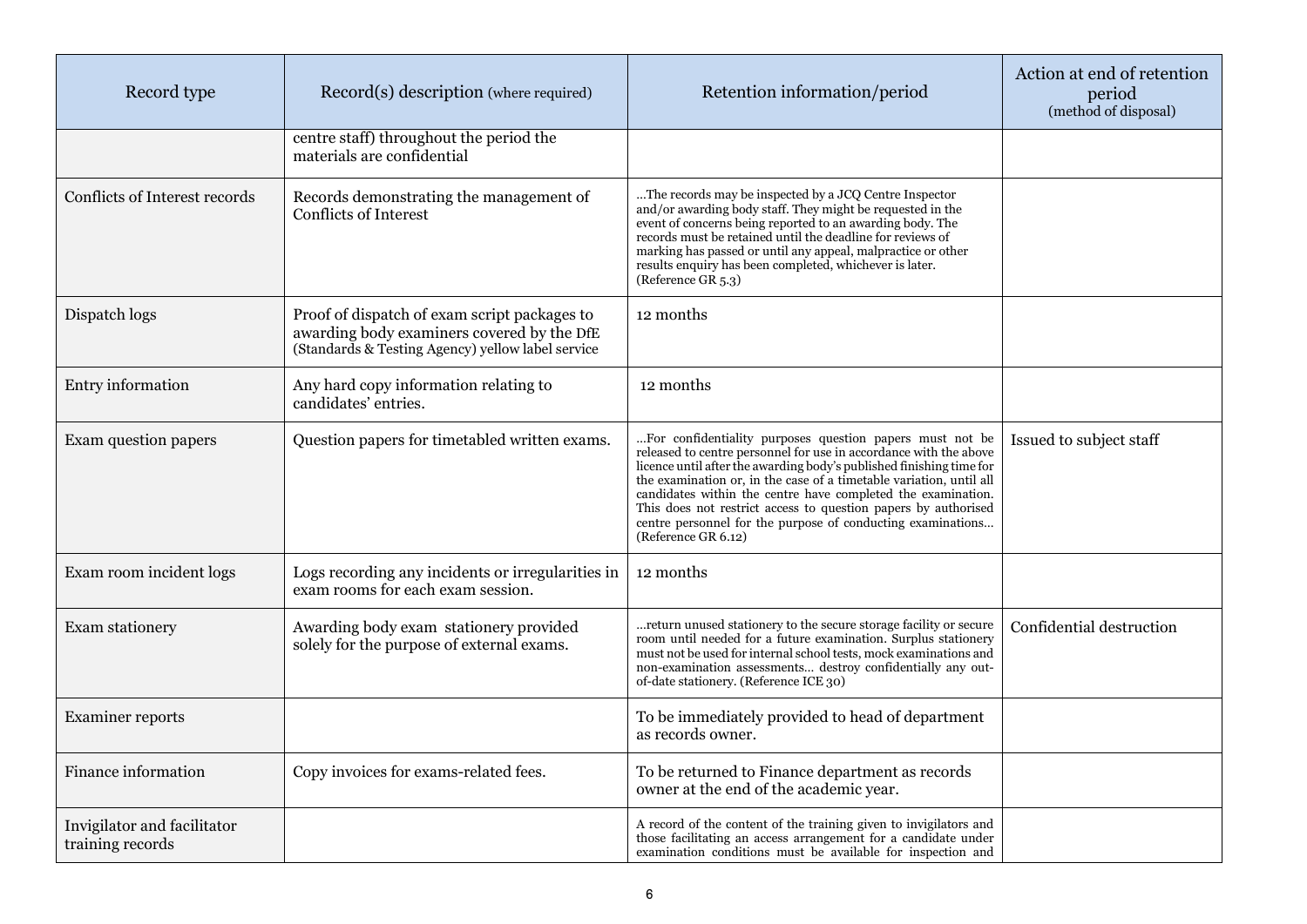| Record type                                                                | Record(s) description (where required)                                                                                                                                                                                      | Retention information/period                                                                                                                                                                                                                                                                                                                                                                                            | Action at end of retention<br>period<br>(method of disposal) |
|----------------------------------------------------------------------------|-----------------------------------------------------------------------------------------------------------------------------------------------------------------------------------------------------------------------------|-------------------------------------------------------------------------------------------------------------------------------------------------------------------------------------------------------------------------------------------------------------------------------------------------------------------------------------------------------------------------------------------------------------------------|--------------------------------------------------------------|
|                                                                            |                                                                                                                                                                                                                             | retained on file until the deadline for reviews of marking has<br>passed or until any appeal, malpractice or other results enquiry<br>has been completed, whichever is later. (Reference ICE 12)                                                                                                                                                                                                                        |                                                              |
| Moderator reports                                                          |                                                                                                                                                                                                                             | To be immediately provided to head of department<br>as records owner.                                                                                                                                                                                                                                                                                                                                                   |                                                              |
| Overnight supervision<br>information                                       | The JCQ Overnight Supervision form is<br>completed online using CAP. The JCQ<br>Overnight Supervision Declaration form is<br>downloaded from CAP) for signing by the<br>candidate, the supervisor and the head of<br>centre | keep all completed forms available for inspection until the<br>deadline for reviews of marking has passed or until any appeal,<br>malpractice or other results enquiry has been completed,<br>whichever is later. Forms may be stored electronically or in hard<br>copy paper format and must not be sent to an awarding body,<br>unless specifically requested (Reference (ICE 8)                                      |                                                              |
|                                                                            | Any hard copy information relating to<br>overnight supervision arrangements. Reports<br>submitted online via CAP.                                                                                                           |                                                                                                                                                                                                                                                                                                                                                                                                                         |                                                              |
| Post-results services:<br>confirmation of candidate<br>consent information | Hard copy or email record of required<br>candidate consent                                                                                                                                                                  | Consent forms or e-mails from candidates must be retained by the<br>centre and kept for at least six months following the outcome of<br>the clerical re-check or review of marking or any subsequent<br>appeal. The awarding bodies reserve the right to inspect such<br>documentation.                                                                                                                                 |                                                              |
|                                                                            |                                                                                                                                                                                                                             | This form should be retained on the centre's files for at least six<br>months following the outcome of the clerical re-check, review of<br>marking or any subsequent appeal.                                                                                                                                                                                                                                            |                                                              |
|                                                                            |                                                                                                                                                                                                                             | This form should be retained on the centre's files for at least six<br>months. (Reference PRS 4, appendix A and B)                                                                                                                                                                                                                                                                                                      |                                                              |
| Post-results services:<br>requests/outcome information                     | Any hard copy information relating to a post-<br>results service request (RoRs, appeals, ATS)<br>submitted to an awarding body for a candidate<br>and outcome information from the awarding<br>body.                        | 12 months                                                                                                                                                                                                                                                                                                                                                                                                               |                                                              |
| Post-results services: tracking<br>logs                                    | Logs tracking to resolution all post-results<br>service requests submitted to awarding bodies.                                                                                                                              | 12 months                                                                                                                                                                                                                                                                                                                                                                                                               |                                                              |
| Proof of postage – candidates'<br>work                                     | Proof of postage of sample of candidates' work<br>submitted to awarding body moderators.<br>(Proof of postage of candidates' scripts to<br>awarding body examiners/markers)                                                 | Centres not involved in the secure despatch of exam scripts<br>service must obtain proof of postage/despatch for each packet<br>of scripts, which must be retained on the centre's files until the<br>results are published, in case of loss or damage. (Proof of postage<br>will provide evidence that the candidates' scripts have left the<br>centre. This is taken to indicate that the scripts were written at the |                                                              |